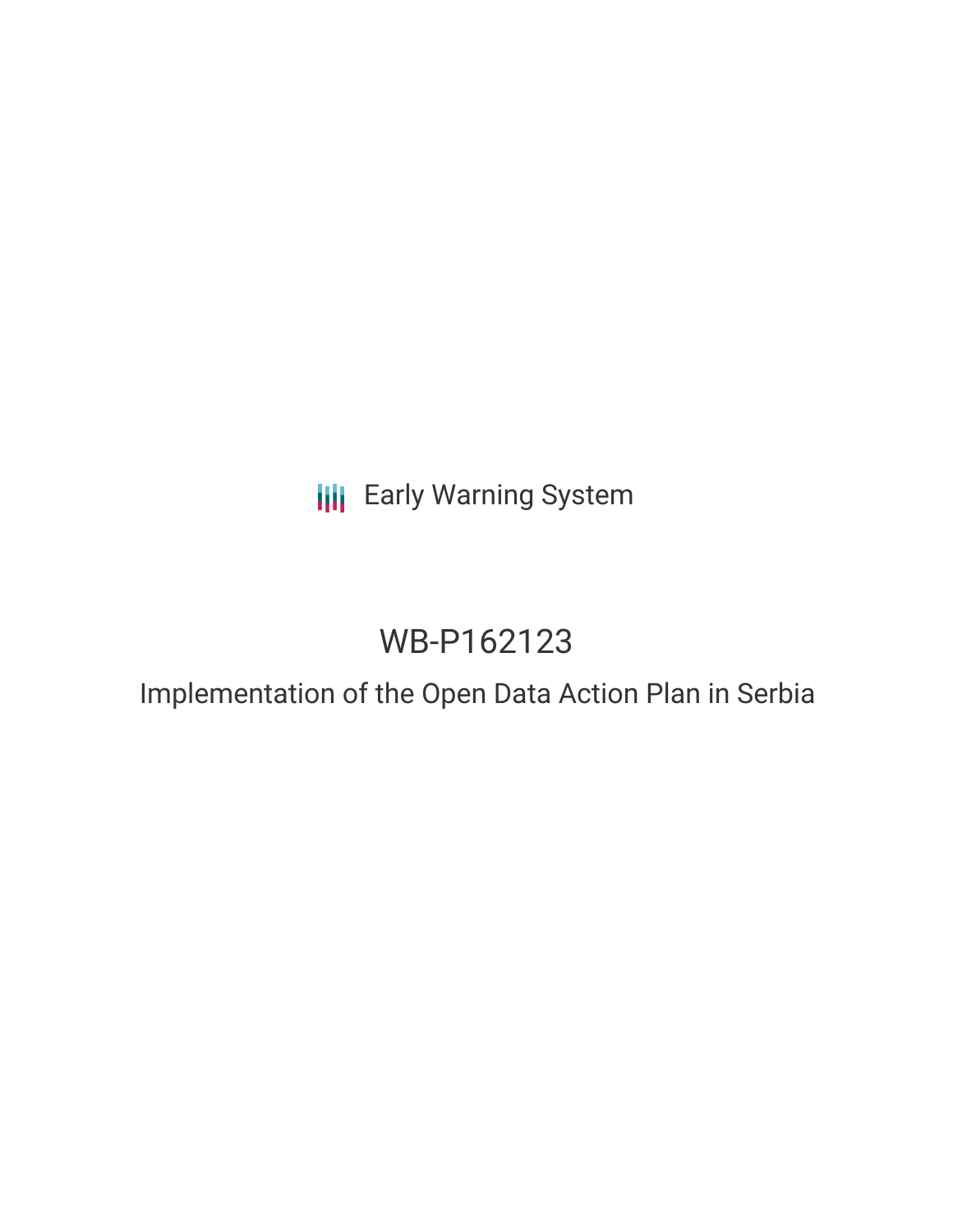

### **Quick Facts**

| <b>Countries</b>              | Serbia                                                                                              |
|-------------------------------|-----------------------------------------------------------------------------------------------------|
| <b>Financial Institutions</b> | World Bank (WB)                                                                                     |
| <b>Status</b>                 | Approved                                                                                            |
| <b>Bank Risk Rating</b>       | C                                                                                                   |
| <b>Voting Date</b>            | 2017-09-08                                                                                          |
| <b>Borrower</b>               | Directorate for Electronic Government, Ministry of Public Administration and Local Self- Government |
| <b>Sectors</b>                | Communications                                                                                      |
| <b>Investment Type(s)</b>     | Loan                                                                                                |
| <b>Project Cost (USD)</b>     | $$0.31$ million                                                                                     |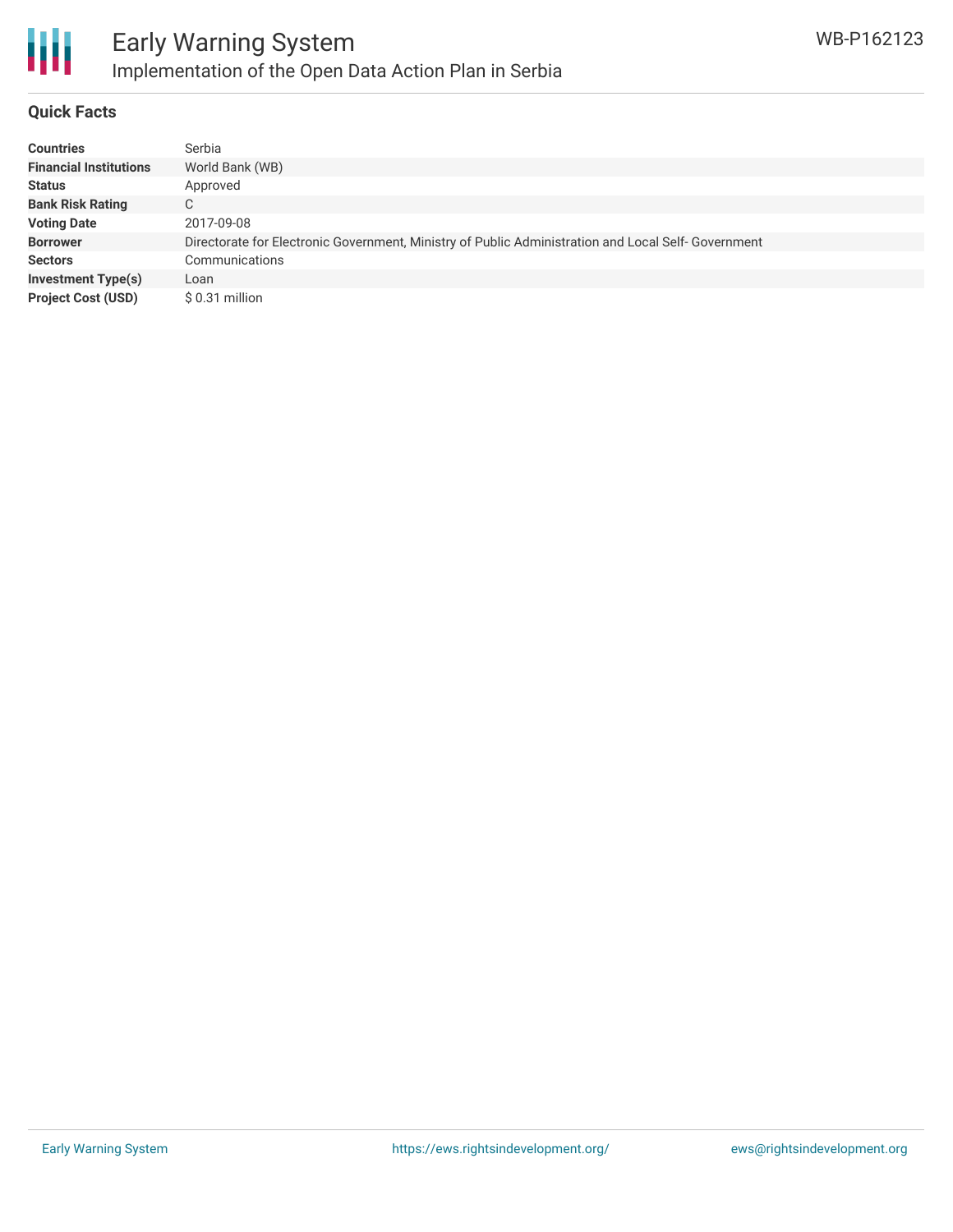

### **Project Description**

According to bank documents, the project will support the development of an open data ecosystem in Serbia, helping it bridge the gap to European and global best practices in governance and supporting several strategic processes, including the implementation of the E-Government Development Strategy. It follows the recommendations from the ODRA Action Plan, which is in line with Serbia's Action Plan for the Development of e-Government.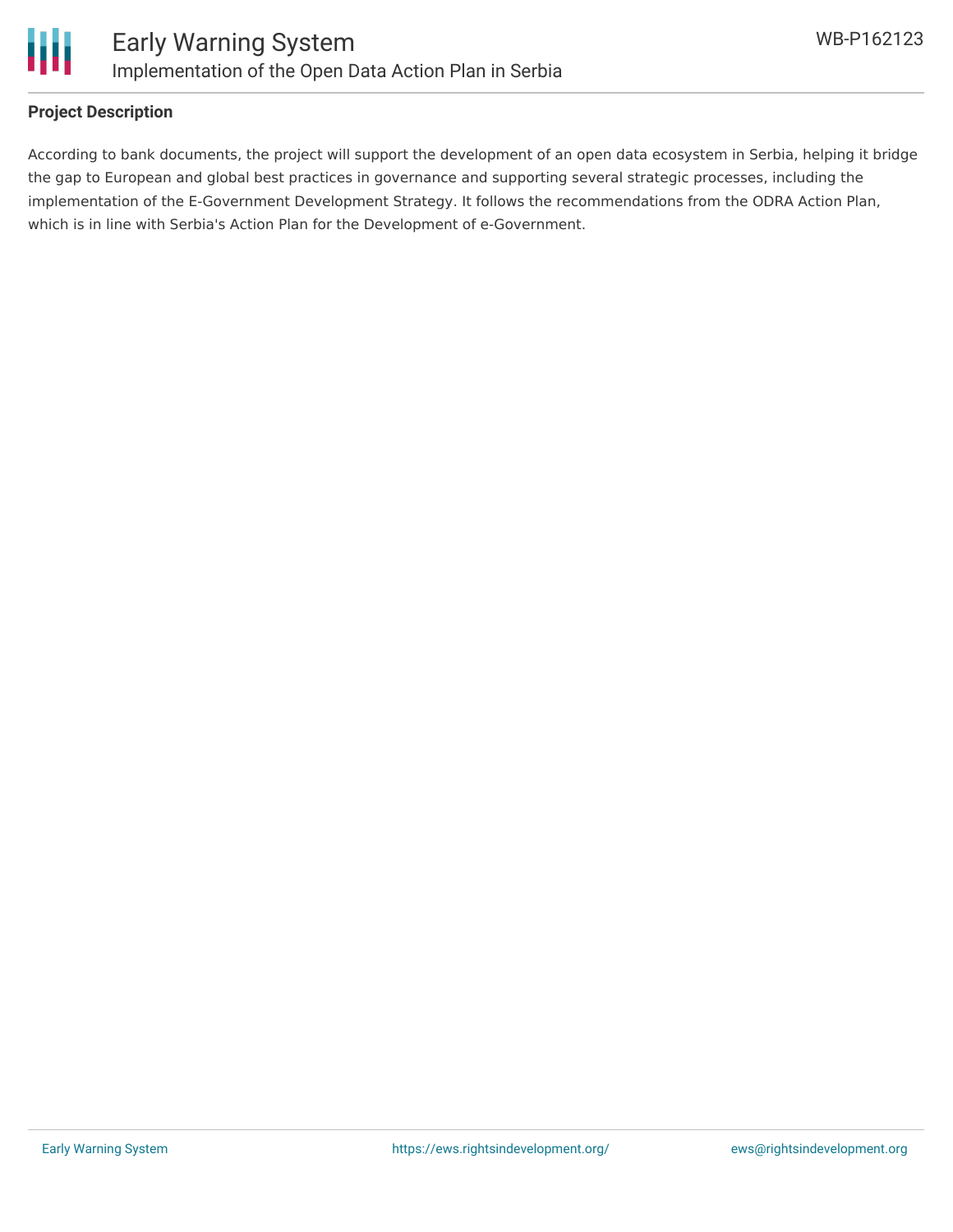

### Early Warning System Implementation of the Open Data Action Plan in Serbia

### **Investment Description**

World Bank (WB)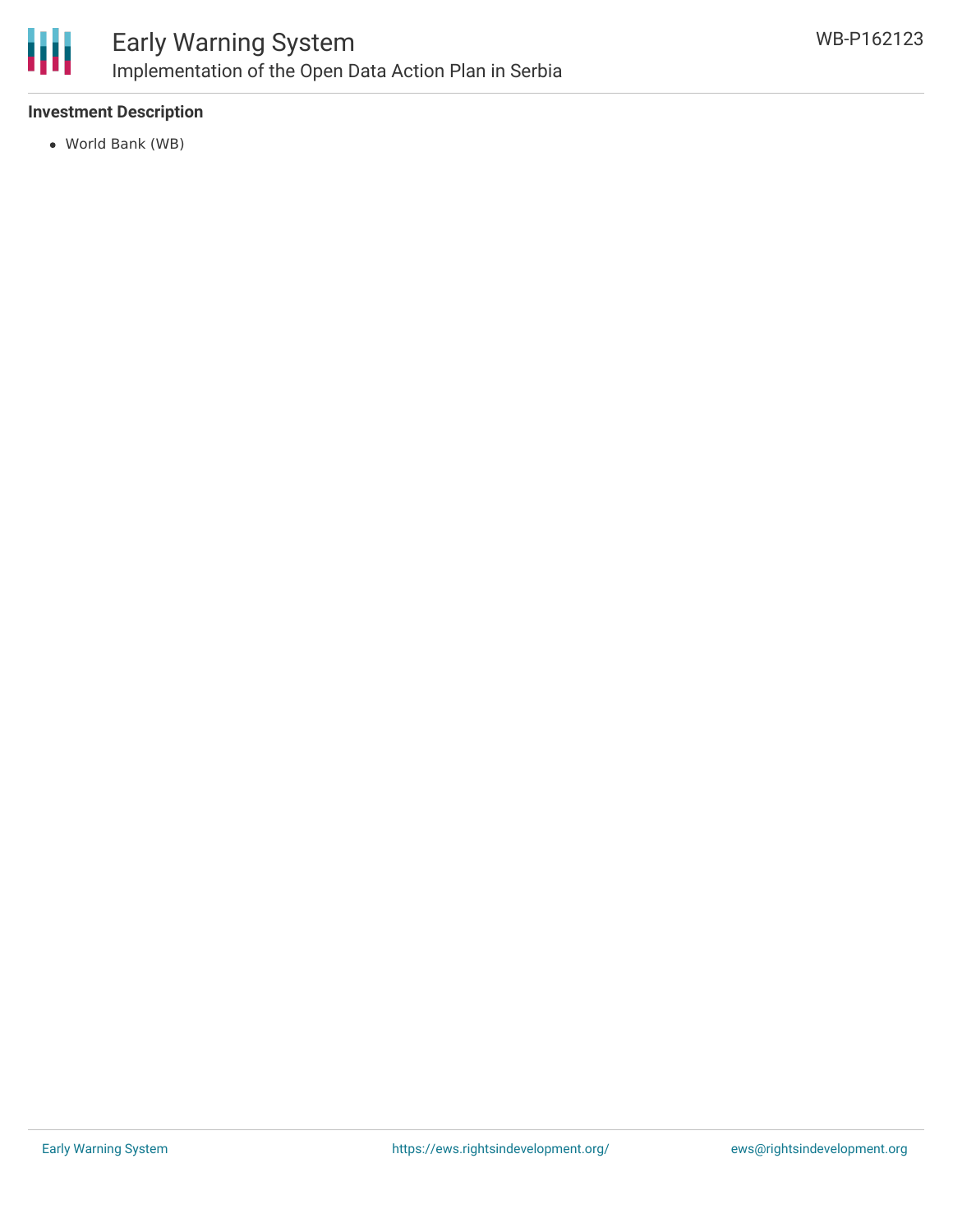

### **Contact Information**

Team Leader: Svetlana Vukanovic Transport Specialist, World Bank Telephone No.: 5265+3708 Email Address: svukanovic@worldbank.org

Team Leader: Juan Navas-Sabater Lead ICT Policy Specialist, World Bank Telephone No.: 5786+662 / 3 Email Address: jnavassabater@worldbank.org

Borrower/Client/Recipient/Implementing Agency: Directorate for Electronic Government, Ministry of Public Administration and Local Self-Government Dusan Stojanovic, Director Telephone No.: 00381608228424 Email Address: dusan.stojanovic@deu.gov.rs

ACCOUNTABILITY MECHANISM OF WORLD BANK

The World Bank Inspection Panel is the independent complaint mechanism and fact-finding body for people who believe they are likely to be, or have been, adversely affected by a World Bank-financed project. If you submit a complaint to the Inspection Panel, they may investigate to assess whether the World Bank is following its own policies and procedures for preventing harm to people or the environment. You can contact the Inspection Panel or submit a complaint by emailing ipanel@worldbank.org. You can learn more about the Inspection Panel and how to file a complaint at: http://ewebapps.worldbank.org/apps/ip/Pages/Home.aspx.